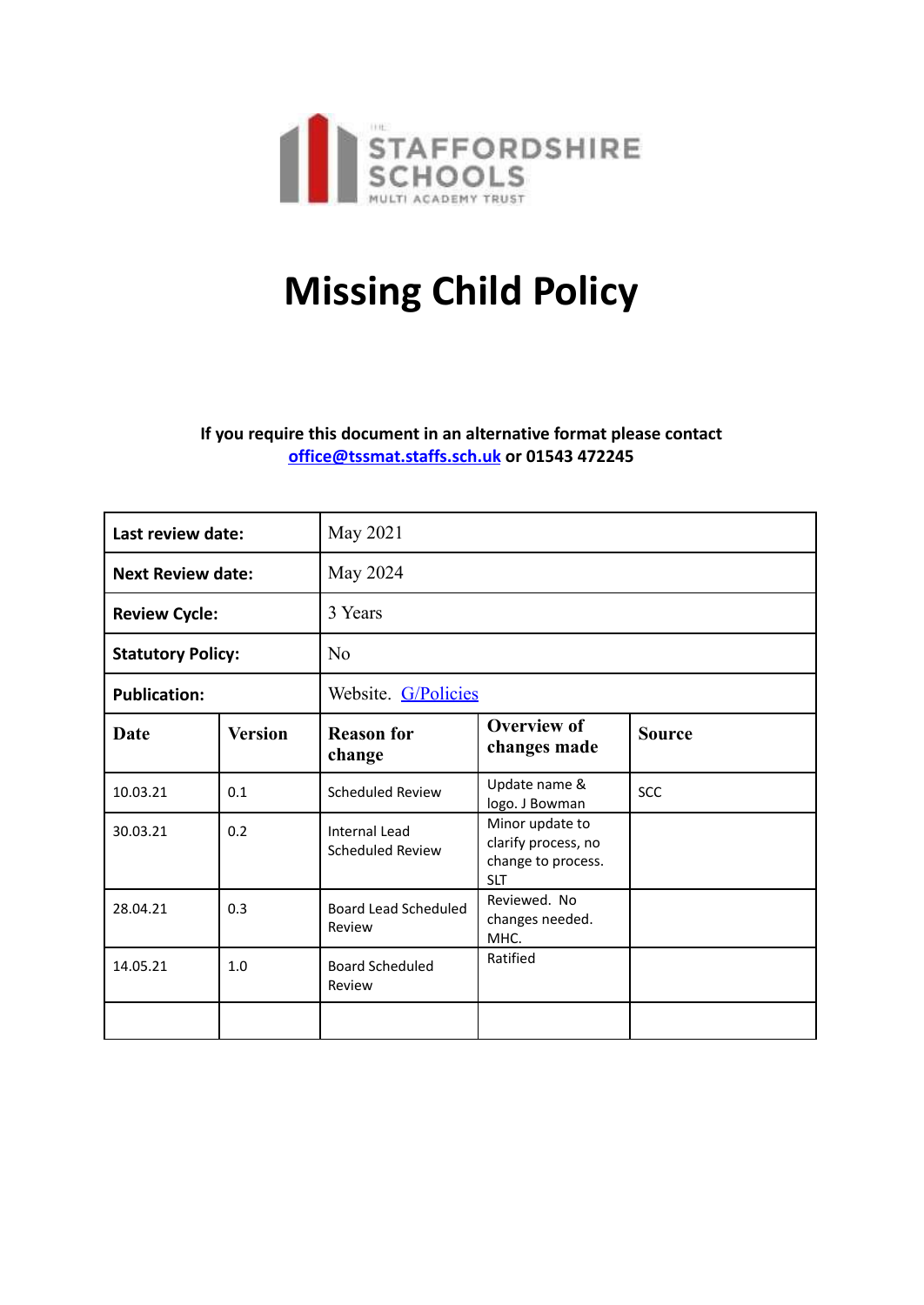# **Missing Child Policy**

The staff at TSSMAT takes the safety of the children very seriously and will take every precaution necessary to ensure that the children in their care do not leave a session unaccompanied. The chances of finding a missing child safe are greatest if the child's absence is soon discovered. Staff will undertake periodic head counts using the key person system in addition to the registration procedure.

If, in the event of a member of staff not being able to account for child's whereabouts, the following action will be taken:

We will:

• Gather the remaining children into one large group, with one/two adults, leaving the remaining adults to search.

- Ask the children, without alarming them, if they have seen the child that is missing.
- Ensure all adults are aware of the situation and inform the Headteacher, School Office and staff, CEO and MAT Office.
- Establish who last saw the missing child, where and when.
- Check all rooms in the building.
- Check the immediate outside area.
- Call the child's parents to warn them that the child may be attempting to get home.
- If they are unavailable the school will use the emergency contact number.
- Ensure that, if the child lives within walking distance of the school, one adult will make the journey on foot in order to catch up with or intercept the child if possible.
- Remember, that as soon as parents are informed, they will need advice and support.

## **Police**

• If the above steps do not locate the child, the police will be called.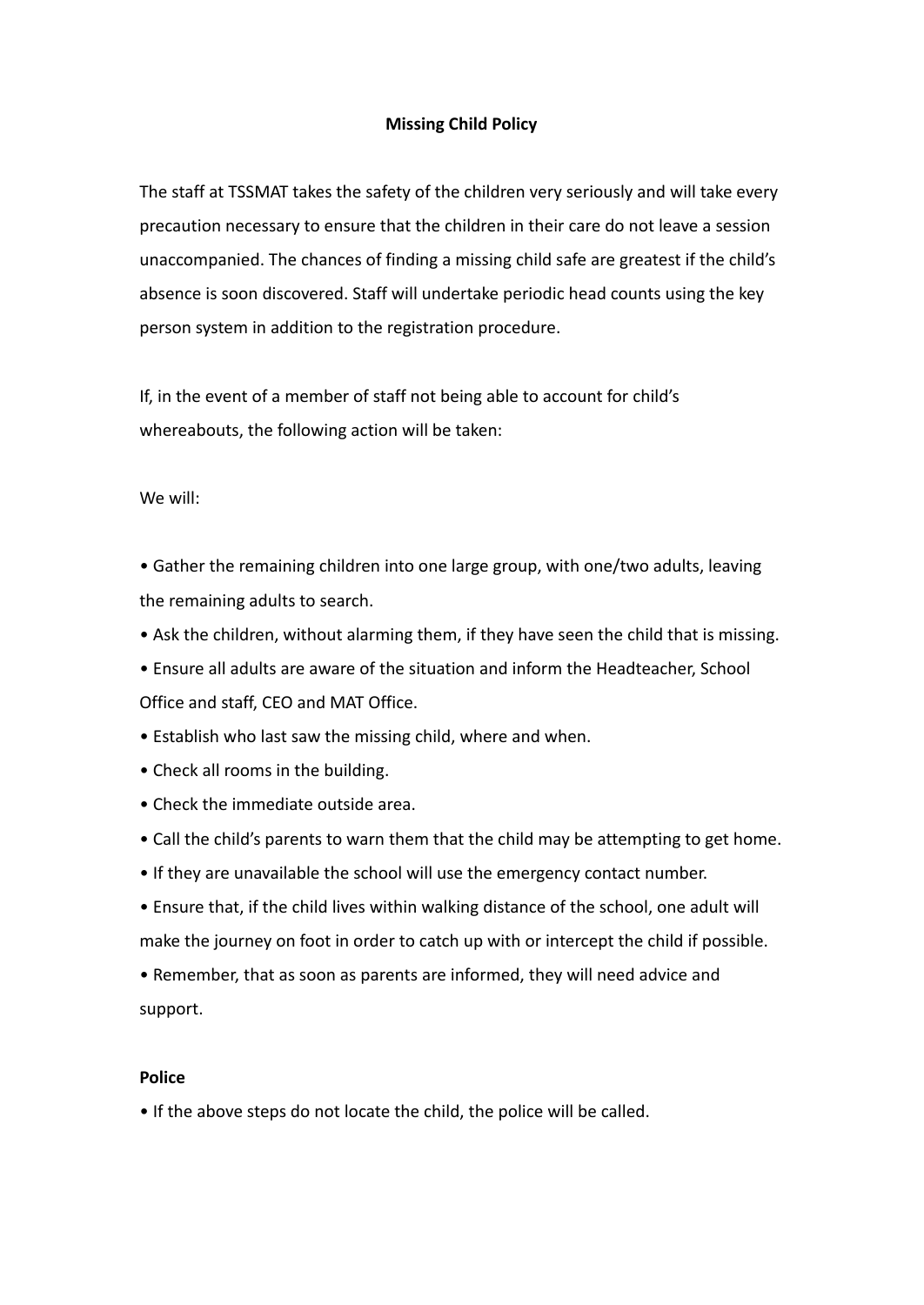# **Recording**

We will start to build a record as soon as is possible in the incident log, this will include:

- The last definite sighting of the child.
- Any unusual behaviour of the missing child or other children.
- How many children were on the premises?
- How many adults were on the premises and who?
- What steps have been taken and when, by whom.

#### **Response**

We will be clear about the circumstances surrounding the incident and will respond sympathetically to questions without implications or admission of responsibility.

#### **Dealing with the media**

Distressed parents may contact the local press, or reporters may hear about the incident if the police are involved. All adults will be asked to refer all enquiries to the agreed spokesperson.

The spokesperson for the schools is the Chief Executive Officer of The Staffordshire Schools Academy Trust.

## **Informing other parents**

We recognise that other parents will need to be given brief, accurate information as rapidly as possible. We will ensure that this happens by:

- Calling a short meeting when parents/carers collect children or
- Talking to parents/carers when they arrive at the next session, or
- Sending a note home with each child.

# **When the child is found**

We recognise that during the time a child is missing, however, briefly, all involved, parents and others suffer great fear, guilt and distress. It is not always easy to control all these emotions when the child is found. We will accept that it is important to remember: